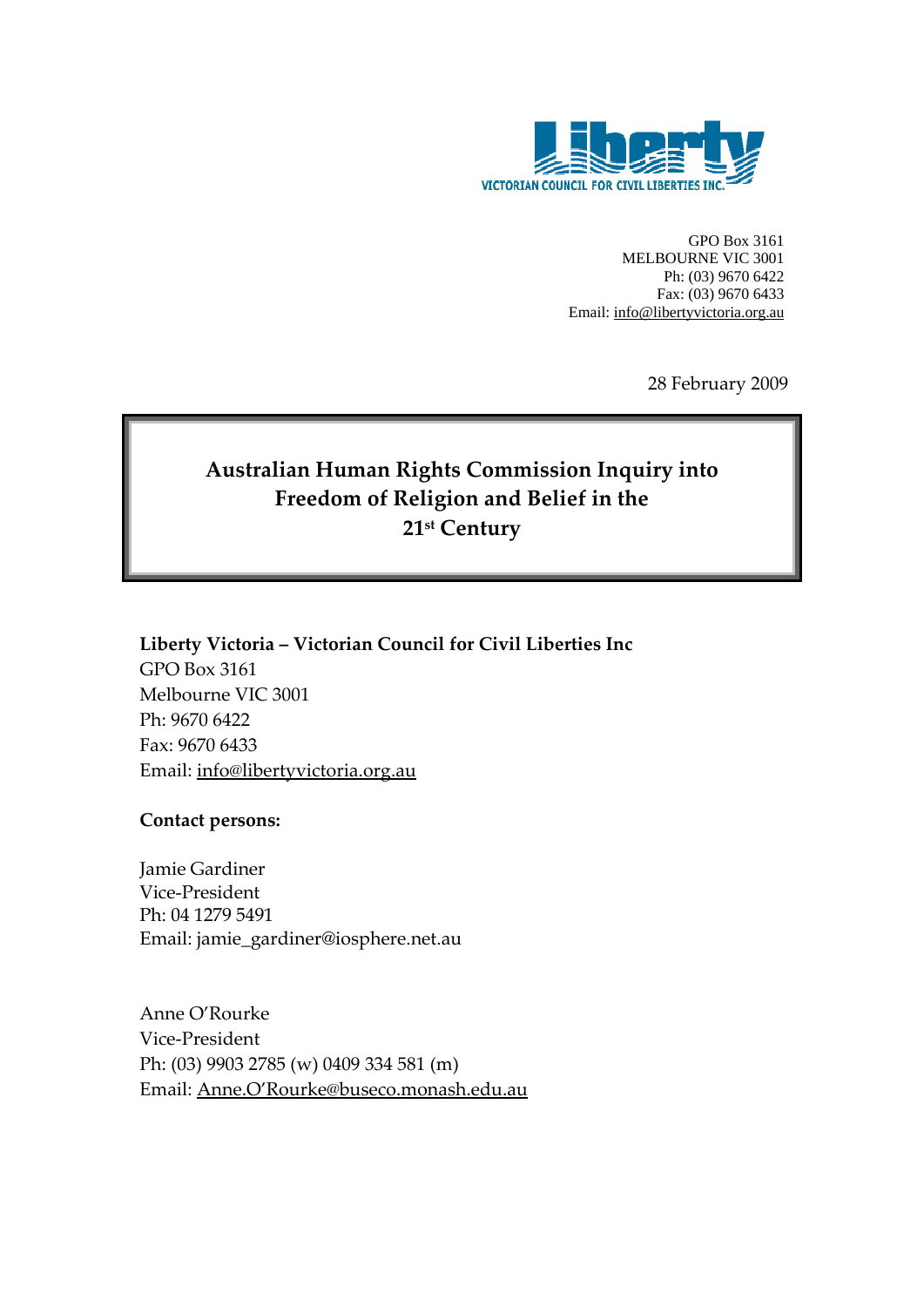### **Liberty Victoria submission**

# **Australian Human Rights Commission Inquiry into Freedom of Religion and Belief in the 21st Century**

#### *1. Introduction*

-

1.1 The Victorian Council for Civil Liberties Inc—Liberty Victoria—is an independent non-government organization which traces its history back to the first civil liberties body established in Melbourne in 1936. Liberty is committed to the defence and extension of human rights and civil liberties. It seeks to promote Australia's compliance with the rights and freedoms recognised by international law. Liberty's contribution is well known to the Commission, as well as to Senate and House committees, and we have campaigned extensively in the past on issues concerning human rights and freedoms, democratic processes, government accountability, transparency in decision-making and open government.

1.2 Liberty Victoria welcomes the opportunity to contribute to the inquiry but time will not permit us to address all the issues raised in the discussion paper on pages 8-10. Instead our concern centres on the balancing of freedom of religion and belief with the right to equality. As such we aim to comment on this topic where the discussion paper raises the issue of equality under the following sub-headings: The Constitution; Religion and the State; The interface of religious, political and cultural aspirations; Religion, cultural expression and human rights; and Religious exemptions from antidiscrimination and equal opportunity law.

1.3 There are well over a hundred identifiable religious groupings in Australia.1 In many ways they overlap with ethnic, cultural and national identities. Religious belief and membership of religious groupings have a long history of being the focus for discrimination and conflict. Many religious bodies also have a long history of prejudice against those of other, or of no, religion, and many cruelties have been inflicted on these grounds.

1.4 It is natural, therefore, that the establishment of religious freedom, against the imposition of religious orthodoxy and the persecution of the heterodox formerly widespread, and now perhaps less so, is a vital principle of the modern human rights framework. It is a principle that Liberty Victoria strongly supports, as part of our support for the human rights framework itself.

<sup>1</sup> *Australian Standard Classification of Religious Groups*, 1266.0 (2nd ed) ABS 2005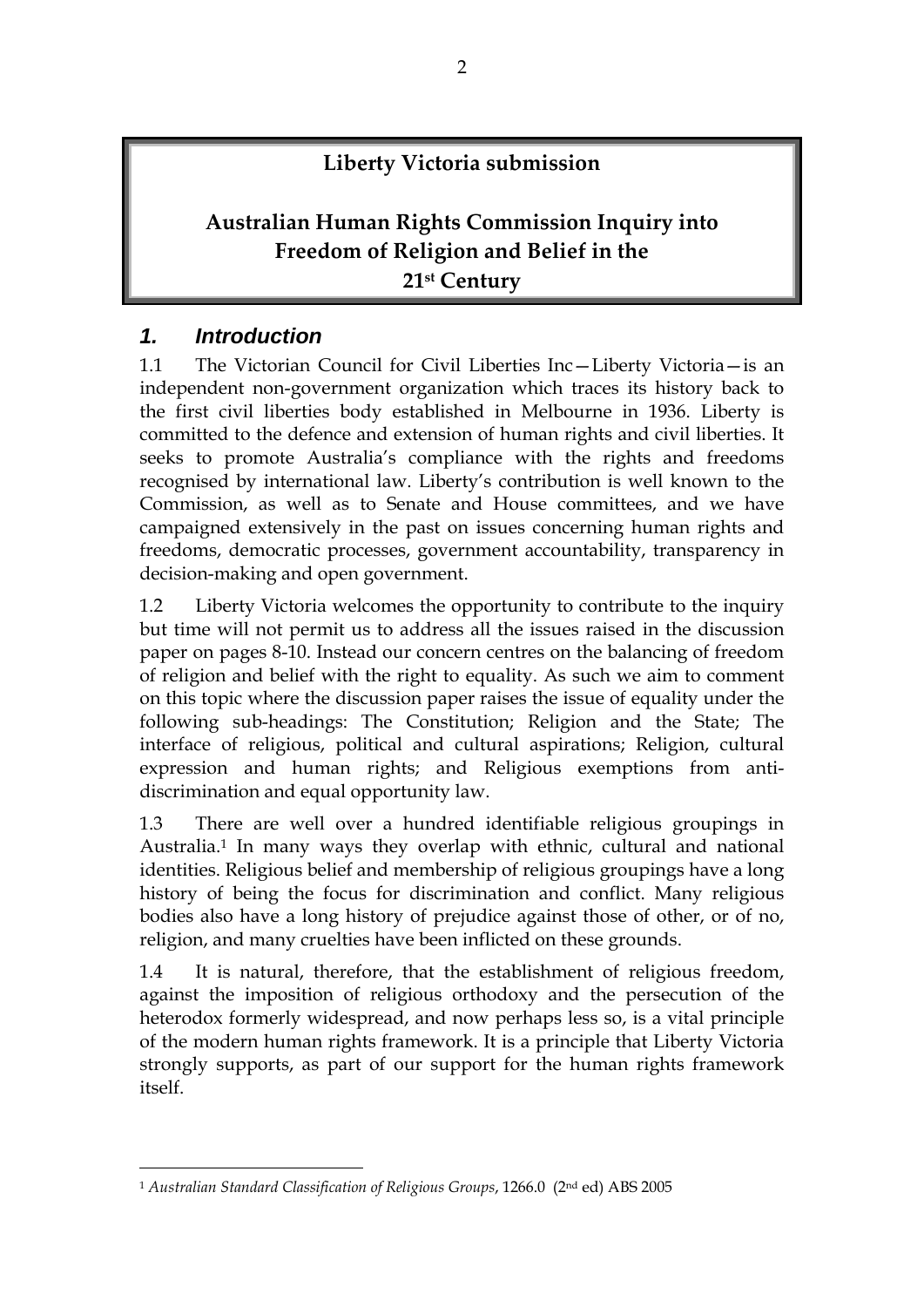1.5 Individuals should not be persecuted or discriminated against because they hold, or do not hold, particular religious beliefs, or engage in or do not engage in particular religious practices. This is clear.

1.6 Unfortunately religious bodies have a long history of discriminating against and persecuting others. This is not surprising, given that many religions are based on a firm, even unshakeable, belief that they alone are in possession of the Truth. It is inevitable, however, that this cannot be true, given the incompatible competing claims.

1.7 Unfortunately the importance of religious freedom in the history of our politics has led to undue deference to the claims of religious bodies and individuals to be allowed to persecute or discriminate against holders of other beliefs or those with none. As a result the freedom of religion as against the state, which is important, sometimes gives way to a licence to discriminate which the state, wary of infringing the freedom of religion or preferencing one religion over another, fails adequately to rein in.

1.8 This submission points out several instances where this pernicious licence leaves individuals vulnerable to unrestrained discrimination by religious bodies, and where the state needs to protect such individuals' human rights, and for that matter their religious freedom not to believe in, nor act according to, the dictates of the beliefs of a religious body to which they do not subscribe.

1.9 In spite of the historic features mentioned, religious freedom must take its place as just one among many human rights elaborated in the modern human rights framework. Like most human rights the freedom of religion and belief is subject to the limitations inherent in that framework, and summarized at the end of this submission in the words of s.7(2) of the Victorian *Charter of Human Rights and Responsibilities*. Except in relation to their own internal practices, and involving their own members who are adult and competent, religious bodies and individuals must be subject to the general law, and must not infringe the human rights of those who do not share their beliefs.

# *2. The Constitution*

2.1 The discussion paper raises a number of questions regarding religious freedom and the Constitution, specifically:

- How should the Australian Government protect freedom of religion and belief?
- Issues of concern regarding the separation of religion and state
- Do religious or faith-based groups have undue influence over government?
- Would a legislated national Charter of Rights add to these freedoms of religion and belief?

2.2 Liberty Victoria is a strong supporter of and advocate for human rights and the international human rights instruments under which Australia has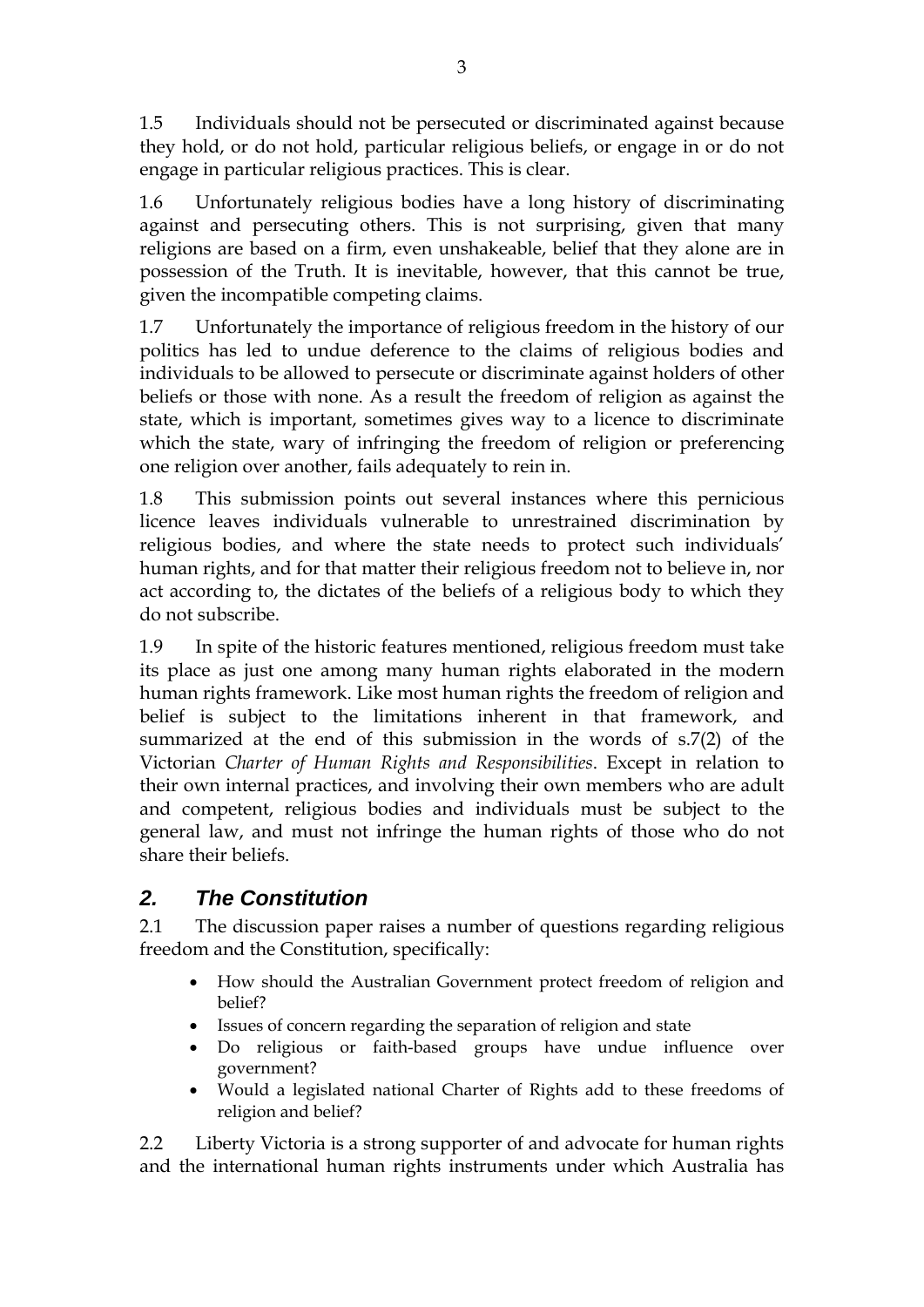expressly undertaken to protect, respect and fulfil the human rights they cover, which include the protection of freedom of religion and belief. We do not believe, however, that freedom of religion should be extracted from other rights and protected under the Australian Constitution.

2.3 It is our view that the Australian Government should seek to enact a comprehensive Human Rights Charter that will reflect the international human rights instruments (ICCPR, ICESCR, CEDAW, CERD, Convention Against Torture, etc) and include all the rights that Australia has promised to respect, protect and fulfil under those instruments rather than privileging one right above others. Embedding rights in a comprehensive *Charter* is important because rights often require a balancing act, given that the human rights of people in one group may necessarily be in tension with the rights of those in another group. For example, there is a tension between freedom of religion and belief on the one hand and equality for all citizens on the other. This contestation often occurs over women's, and lesbians' and gay men's right to equality and non-discrimination when confronted with the protection of religious freedom.

2.4 The tension between these competing rights and the influence or privileging of religious beliefs was highlighted at the federal level in the debate over equal access to marriage, without discrimination on the basis of sex, sexual orientation or gender identity, and the availability of RU486 to Australian women.

2.5 As to the latter issue, a parliamentary vote in 2006 overturned the Minister's veto power over RU486. That veto power had been instituted by an amendment in 1996 by Senator Harradine, a strong Catholic and social conservative politician, irrespective of the impact on women and their rights under international human rights instruments and federal and state equal opportunity and anti-discrimination law.2 Both the exercise of this veto and the power to do so were examples of the imposition of Roman Catholic religious doctrines upon women who did not subscribe to those doctrines, and in violation of their human rights to bodily integrity and security, and to the best available standard of health, at least.

2.6 Similarly, federal and state equal opportunity and anti-discrimination laws have failed to live up to the expectation of lesbians and gay men who are often on the receiving end of discriminatory conduct because of prejudice against their sexual orientation.

2.7 Indeed, before the 2007 election both leaders, John Howard and Kevin Rudd, sought the Christian vote in a webcast streamed live to a claimed

<sup>&</sup>lt;u>.</u> 2 See Luke Buckmaster, *RU486 for Australia?* Research Note no 19, Parliamentary Library, Parliament of Australia, (2005-06): http://www.aph.gov.au/library/Pubs/RN/2005- 06/06rn19.htm; also Judith M Dwyer and Terri Jackson, 'Unwanted pregnancy, mental health and abortion: untangling the evidence', *Australian and New Zealand Health Policy,* 5(2) (2008), http://www.anzhealthpolicy.com/contents/5/1/2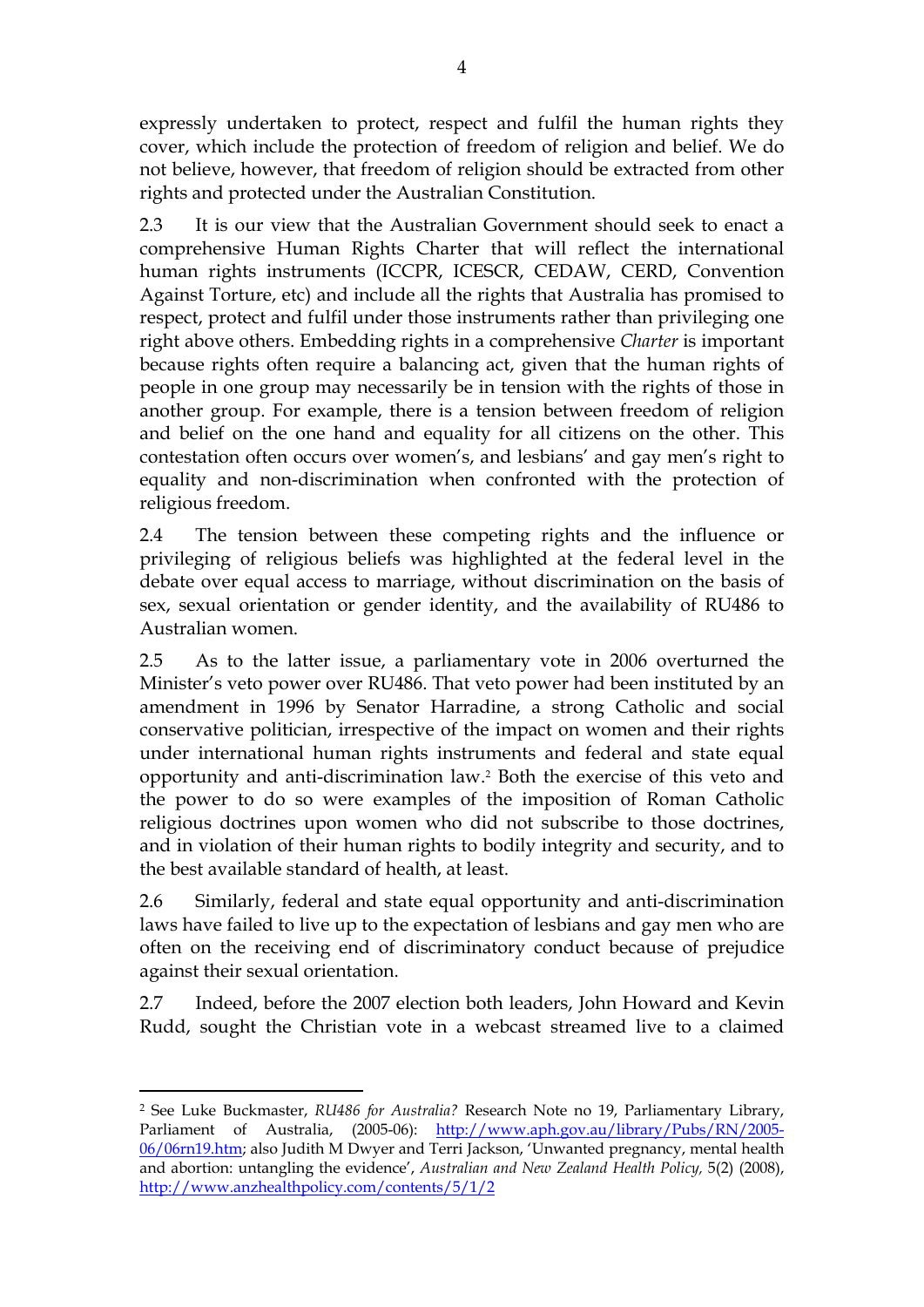100,000 Christians across the country.3 In that webcast both leaders spoke of the "traditional" family and opposed "gay marriage" despite the fact that this version of "tradition" discriminates against lesbians and gay men and that equality in marriage is supported by the majority of Australians.4 If the majority of Australians support gay marriage then it is arguable to assume that both leaders were opposing same-sex marriage as a means to appeal to a perceived religious vote.

2.8 In a democratic society, which is necessarily pluralist and secular, government policy and laws should not be based on religious belief. For given the multiplicity of religions religiously-based laws almost inevitably place unjustifiable limitations on the human rights, including the religious freedom, of those who do not subscribe to the dominant beliefs. Government must be neutral and ensure the rights of all, limited only by the principled human rights framework itself. People must be free to believe and follow their particular religious belief, so long as they respect the human rights of others, and government must ensure that those who do not share or accept that belief are not constrained by it, nor have it imposed on them.

2.9 Sunstein, in a paper on the tension between religious belief and equality in US constitutional jurisprudence, discusses the (possibly rebuttable) presumption that 'facially neutral' laws are *prima facie* permissible,<sup>5</sup> where

A law is facially neutral if it does not specifically aim at religious practices or belief; thus a law banning the payment of taxes, the burning of animals, or the use of peyote is facially neutral, whereas a law banning the Lord's Prayer, or the practice of Buddhism, is facially discriminatory.<sup>6</sup>

A US law that stated that Roman Catholics could not marry other Roman Catholics would be a facially discriminatory law and be unconstitutional.

2.10 But this is precisely analogous to what the Australian parliament did in excluding same-sex couples from marriage: it enacted a facially discriminatory law for no other reason than to appease certain religious beliefs (while overriding the human rights not only to equality but also of freedom of religion and belief of those of a contrary view). Allowing all competent, consensual couples of marriageable age, irrespective of sexual orientation, to marry is neutral as it does not interfere with any groups' rights and does not affect the capacity of religious or non-believers to marry. In changing the law in 2004, the Australian parliament was unduly influenced by a particular religious view and deliberately maltreated one group of Australian citizens who did not hold that religious view. As Sunstein points

3 See ABC, *Howard, Rudd woo christians online,* (2007) http://www.abc.net.au/news/stories/2007/08/10/2001287.htm; and Australian Election Study 2007, http://aes.anu.edu.au/index.html

<sup>4</sup> A National Galaxy Poll for GetUp! in June 2007 found that 57% of Australians agreed "that same sex couples should be able to marry" and 37% disagreed.

<sup>&</sup>lt;sup>5</sup> Cass R Sunstein, *On the Tension Between Sex Equality and Religious Freedom*, Public Law and Legal Theory Working Paper No 167, The Law School, The University of Chicago, (2007), 5 6 Ibid 5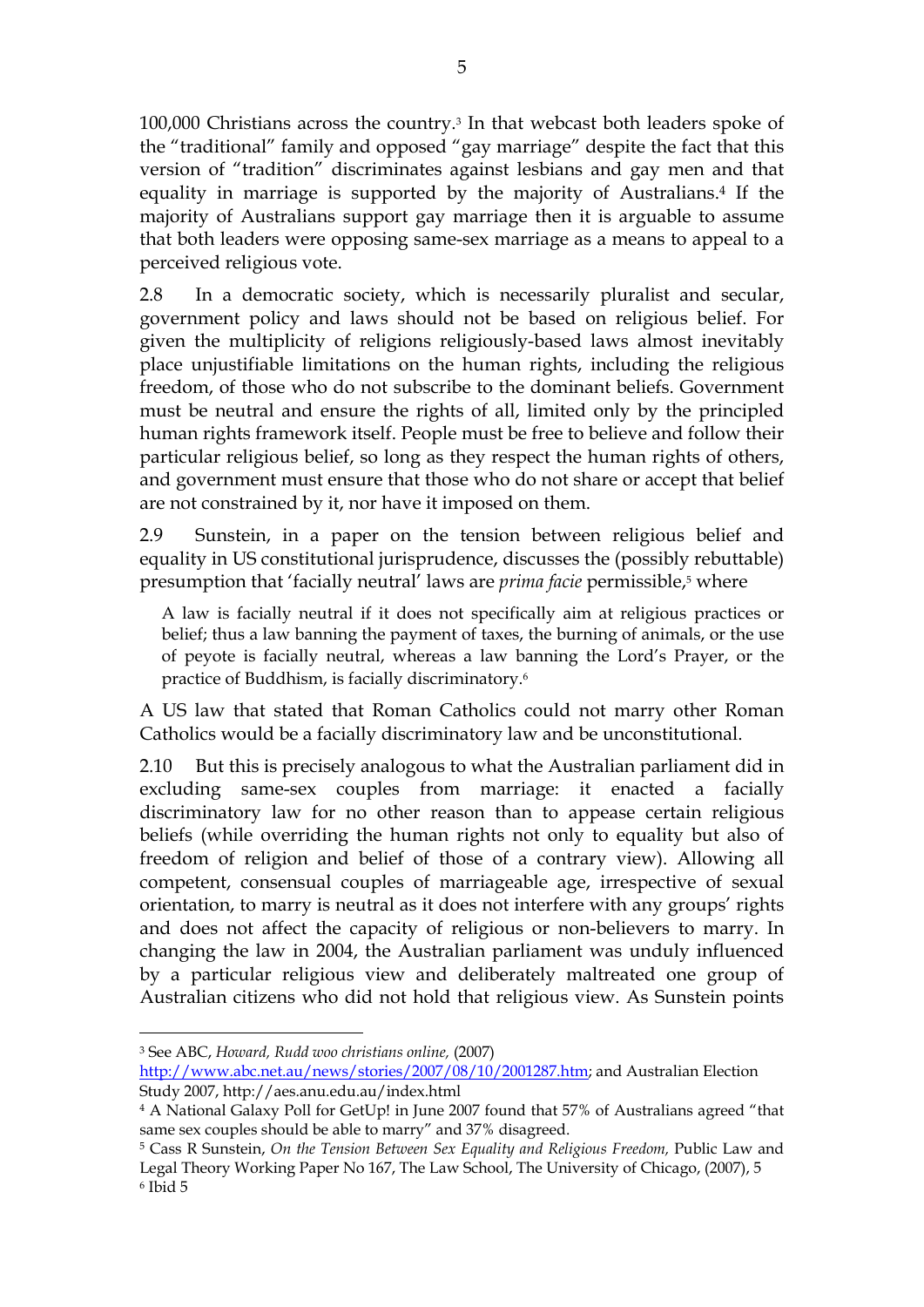out, the reason for religious exemptions from ordinary law is respect for religious autonomy;<sup>7</sup> allowing all citizens to marry does not interfere with religious autonomy as it does not affect the behaviour or rights of the religious in-group, it just provides those same rights to others. We discuss this issue further below as we believe that there are circumstances in which compelling public interest requirements necessitate the restriction of some religious beliefs.

2.11 In summary, the right to freedom of religion and belief should not be protected in the Constitution but should be protected in a Human Rights Act or statutory Charter of Human Rights. In a democracy religious rights should not be privileged over other rights but rather reflect the Universal Declaration of Human Rights and the ICCPR where they are recognised as one amongst many compelling rights. Protecting human rights in a comprehensive document will ensure that rights are balanced in a principled way rather than one group's rights prevailing over others in a way that has significant costs in the exercise of rights by other groups as outlined in the two examples highlighted above.

2.12 Liberty Victoria considers it essential to distinguish the freedom to hold a belief from a licence to impose it on others.

2.13 Religious belief and practice that is self-regarding, held or engaged in willingly by competent adults, must be respected. Religious practice that affects others, directly or indirectly, should have no special status.

## *3. Religion and the State*

3.1 The discussion paper raises a number of questions for consideration under this sub-heading, stating that the section is concerned with balancing the expectations of "faith-based" organizations with those of civil society organisations. The issue we believe needs to be considered relates to the consequences of the Howard Government's promotion of "faith-based" services as major government service delivery agencies.

3.2 Since the advent of competition policy and the creeping privatisation of public functions religious organizations have become more prominent in the provision of services such as employment assistance, welfare and counselling services. "Faith-based" services may be as capable as secular organizations of providing excellent public services, but, once again, tensions can appear depending on the type of service and the clients involved.

3.3 In some instances the delivery of service is inadequate due to religious prejudice. For example, counselling groups such as those that claim they can "cure" homosexuality through "acceptance of Jesus Christ" and the use of socalled "reparative therapy", which is neither reparative nor therapy, often do enormous damage to vulnerable people that can result in self-loathing,

<sup>7</sup> Ibid 8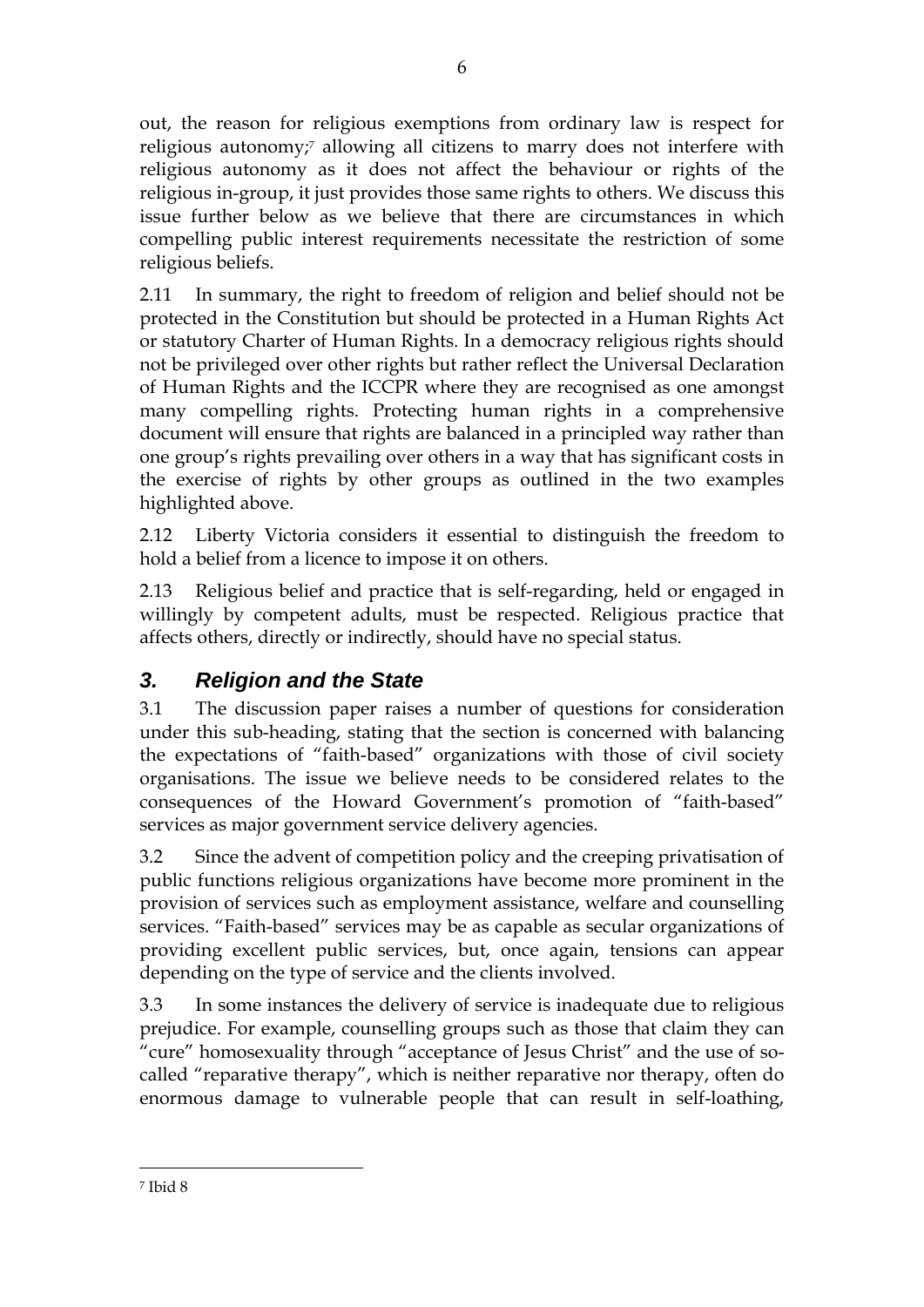alienation and suicide.8 Such "therapies" are based on false science and the notion that homosexuality is a disease of the mind or mental illness, a notion that has long been dismissed by medical experts yet still persists amongst religious groups.<sup>9</sup>

3.4 The delivery of counselling services must be based on sound, scientific, medical evidence and not on religious views. Any service that provides counselling must adhere to a code of ethics and evidence-based practice recognised by independent medical bodies. Governments need to ensure that vulnerable people are not damaged by the delivery of services using false science. There are grave issues to be explored with "faith-based" service delivery.

3.5 Another example that raises similar issues concerns pregnancy counselling by services that fail to declare their religious affiliation. This was highlighted recently when Senators Natasha Stott-Despoja (Dem), Judith Adams (Lib.), Claire Moore (Lab.) and Kerry Nettle (Greens) joined together to support Stott-Despoja's *Transparent Advertising and Notification of Pregnancy Counselling Services Bill 2005* which would have required religious counselling groups to inform women seeking counselling that they opposed abortion. The Bill was also designed to stop such groups from giving women false and misleading information about the impact of abortion. Such counselling services did not provide women with accurate information but instead were faith-based organisations that opposed abortion and acted to discourage women from seeking abortions.

3.6 A similar issue was raised recently in Victoria during the debate on the *Abortion Law Reform Act 2008.* Religious hospitals, primarily Roman Catholic, opposed the conscientious objection clause in the Act as it required them to refer the woman on to a non-objector in the event that she wished a termination. As Liberty highlighted in its submission to the Victorian Law Reform Commission:

Liberty Victoria does not believe that people should be forced to do things that they morally object to. If medical practitioners object to abortion on religious or ethical grounds then they should inform their patients of their objections. Medical practitioners should not be forced to undertake procedures they object to.

3.7 Where a woman's life is in serious danger, however, and she presents at a hospital for treatment that may require termination of a fetus, the situation is different:

Under such circumstances refusal to treat the woman is highly questionable, if not objectionable. Doctors working in public hospitals are to some degree the medical equivalent of a public servant and refusing treatment that could result in the

<sup>&</sup>lt;u>.</u> 8 Mel Sheesholtz, *Science v Politics and Religion: The ex-Gay Sham',* Counterbias, (2005) http://www.counterbias.com/478.html; see also Arthur Berliner, 'Sex, Sin and the Church: The Dilemma of Homosexuality, *Journal of Health and Religion,* (1987) 26:2,

<sup>9</sup> Berliner, ibid; see also Shidlo and Schroeder, 'Changing Sexual Orientation: A consumer's report, *Professional Psychology: Research and Practice,* (2002) 33:3, 249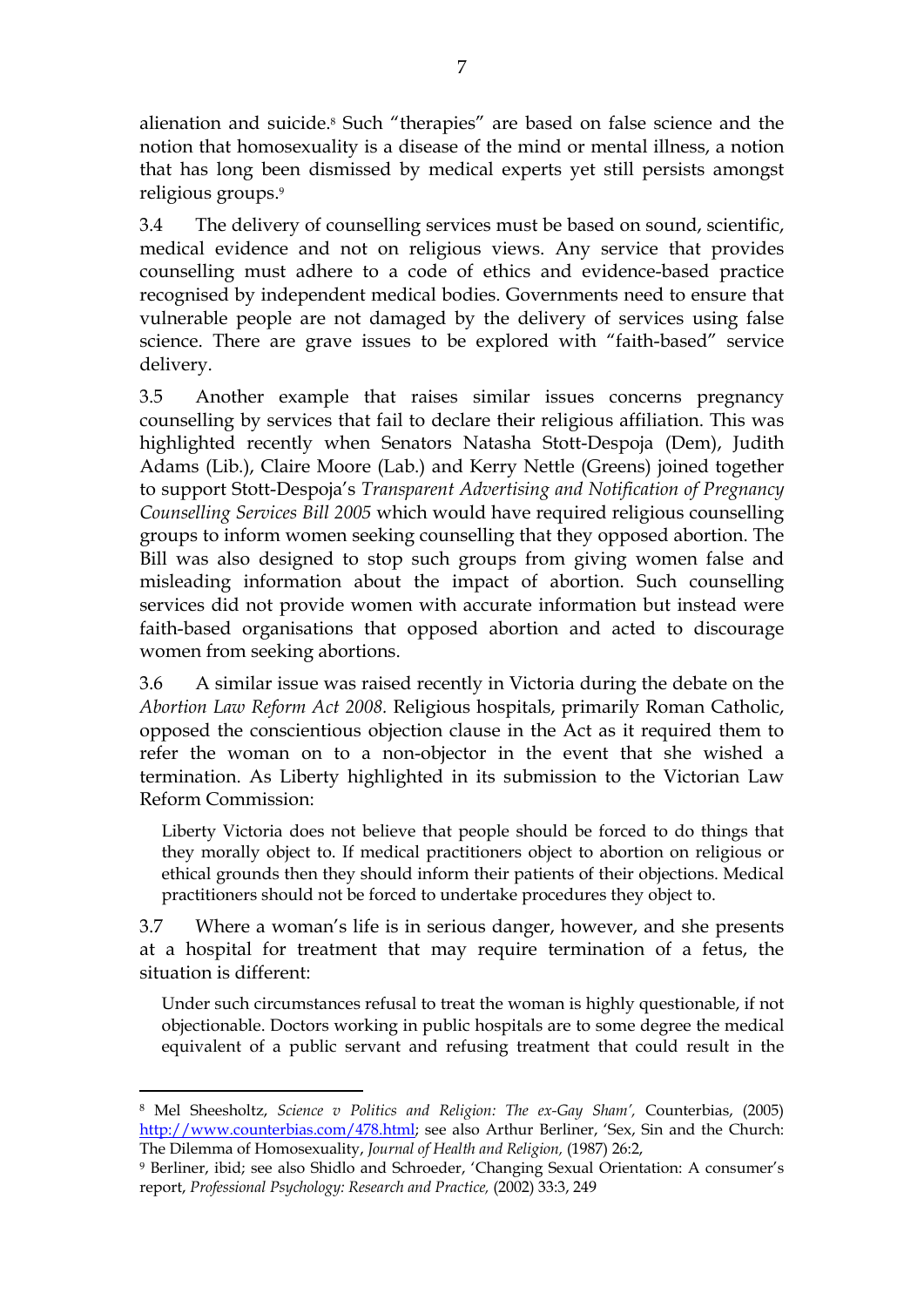death of a woman on the basis of subjective religious beliefs is problematic and should not be protected in legislation.

3.8 This raises the question as to whose human rights prevail: the woman's or the religious doctor's? In relation to the applicability of discrimination laws and religious beliefs—but equally applicable to the provision of public services—Evans and Gaze argue that if 'neither religious autonomy nor nondiscrimination should always prevail in liberal democracies, then some principles are necessary'.10 One principle they outline concerns public funding. They argue:

When public funding is used by religious organizations to fund their activities, there should be a presumption that non-discrimination laws apply to those activities. Religious organizations are not obliged or coerced to take public money and can exercise their autonomy by refusing it. … Public money is raised by all members of society and should not be expended in a manner that deliberately excludes some members of that society.<sup>11</sup>

3.9 This does not mean that doctors who have a conscientious objection should be forced to perform abortions. What it does mean is that in a secular democracy religious beliefs, particularly in the context of publicly funded provision of services, should not be privileged over other rights such as unbiased and timely access to counselling or medical services. Women who are not of their own free will bound by those beliefs are entitled to be protected from them. A balancing exercise must be undertaken and the provision of advice or services must be based on sound science and respect the rights of others to equal treatment. The law must guarantee that if faithbased services cannot provide unbiased counselling or the full range of medical services then the state must do so. The rights of others must be guaranteed by the state if religious service providers are unable to offer the full range of services or unbiased counselling.

### *4. The interface of religious, political and cultural aspirations*

4.1 This interface encompasses gender and cultural equality and the right to freedom of religion. There is a perception amongst many commentators and it is shared by Liberty Victoria—that religious freedom is too often prioritised over gender equality. Hilary Charlesworth, noting Australia's obligations under CEDAW, writes that the *Sex Discrimination Act 1984 (Cth),*  grants an extraordinarily "broad ambit for discrimination on the basis of sex in relation to any act or practice of a body established for religious purposes".12 She states that:

<sup>&</sup>lt;u>.</u> 10 Evans and Gaze, 'Between Religious Freedom and Equality: Complexity and Context', (2008) *Harvard International Law Journal* 49, 49.

<sup>&</sup>lt;sup>11</sup> *Ibid*.<br><sup>12</sup> Hilary Charlesworth and Sara Charlesworth, "The Sex Discrimination Act and International Law", (2004) *University of NSW Law Journal* 27, 2.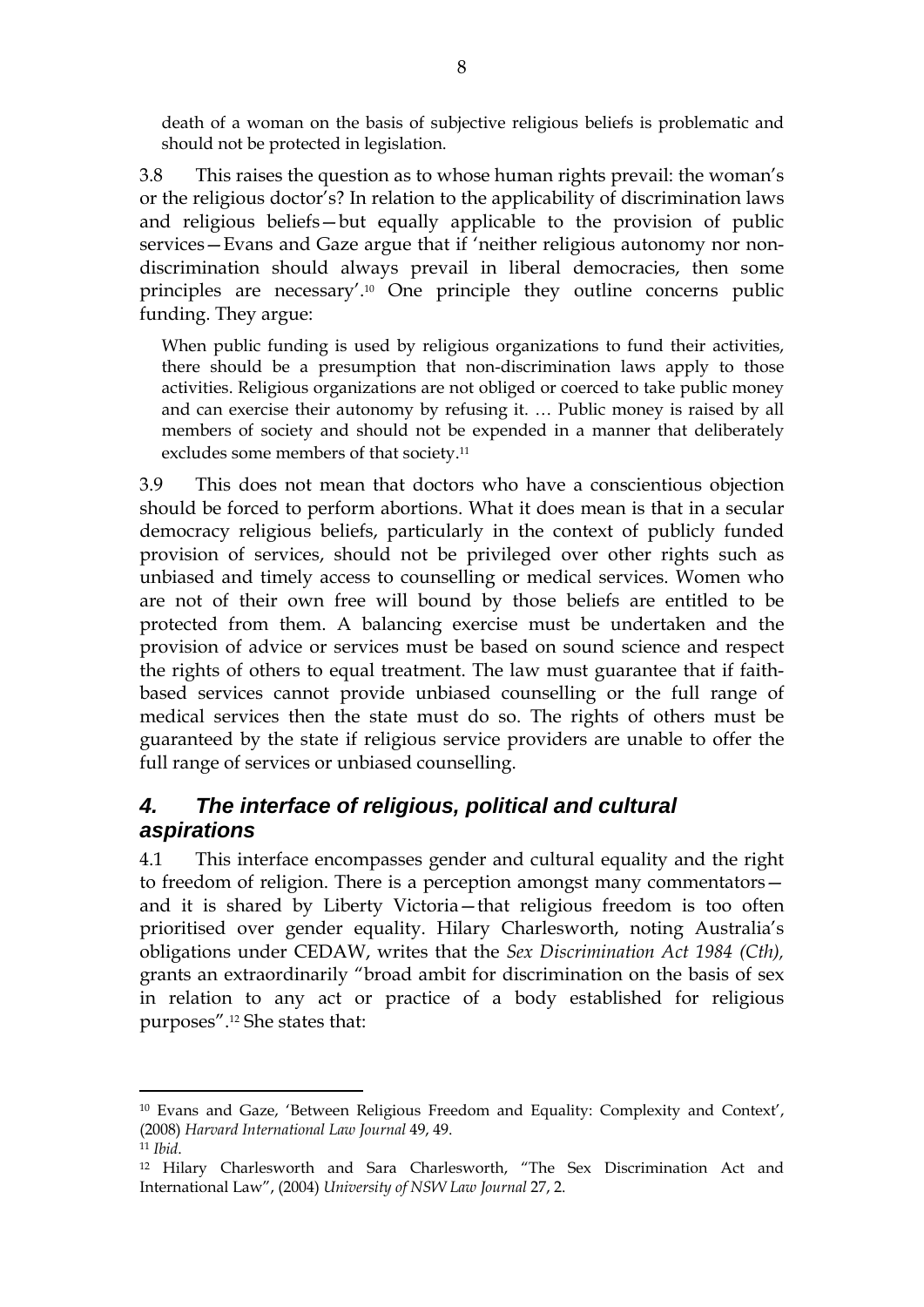The clash between the norm of non-discrimination on the basis of sex and the practice of most religious traditions in excluding women from significant spiritual roles is usually in favour of religious tenets. <sup>13</sup>

4.2 They further highlight that "religious institutions are free to discriminate on the basis of marital status and pregnancy in employment of staff" if that discrimination is "in good faith in order to avoid injury to the religious susceptibilities of adherents of that religion or creed".14 The argument relating to sex applies equally to discrimination against lesbians and gay men. In both cases the latitude afforded to discrimination by religious institutions is an affront to human dignity. It is a historical anomaly, and must be ended.

4.3 Charlesworth *et al.* point out that if religious groups sought exemption from laws preventing racial discrimination there would be public consternation.15 Substituting the word 'black' for women and homosexuals illustrates the point: modern Australia would find such discrimination unacceptable.

4.4 An example of this is provided by the case of the Dutch Reformed Church in South Africa and its absolute support of *apartheid*. The Church insisted on the total separation and segregation of the races, holding strong views on miscegenation and prohibiting inter-racial marriage.16 The Church Congress stated that 'only carrying out the policy of apartheid in the light of God's Word and with God's blessing would provide deliverance from the dark danger of colour mixing and bastardization'.<sup>17</sup>

4.5 If a Church wished to teach such views in its schools to its believers' own children, should the state intervene to stop the teaching of these views or should the state refrain because of freedom of religion and belief? In this example we would expect the state to intervene and apply anti-discrimination laws. The teaching of racial discrimination to children surely amounts to child abuse.

4.6 It is a disgrace that when religious groups assert that to treat lesbians and gay men without discrimination would violate their religious beliefs the state supinely allows them exemption from such laws. The indoctrination of children in homophobia, or sexual prejudice, is as much child abuse as the teaching of racial prejudice in *apartheid* South Africa was.

4.7 We need to remember that the burning of old women alleged to be witches was also a religious custom<sup>18</sup> fully sanctioned by the church fathers:

<sup>13</sup> Ibid, 2

<sup>14</sup> Ibid.

<sup>15</sup> Ibid.

<sup>16</sup> Susan Rennie Ritner, 'The Dutch Reformed Church and Apartheid, *Journal of Contemporary History,* (1967) 2:17, 24

<sup>17</sup> Ibid.

<sup>18</sup> Exodus 22:18, "Thou shalt not suffer a witch to live"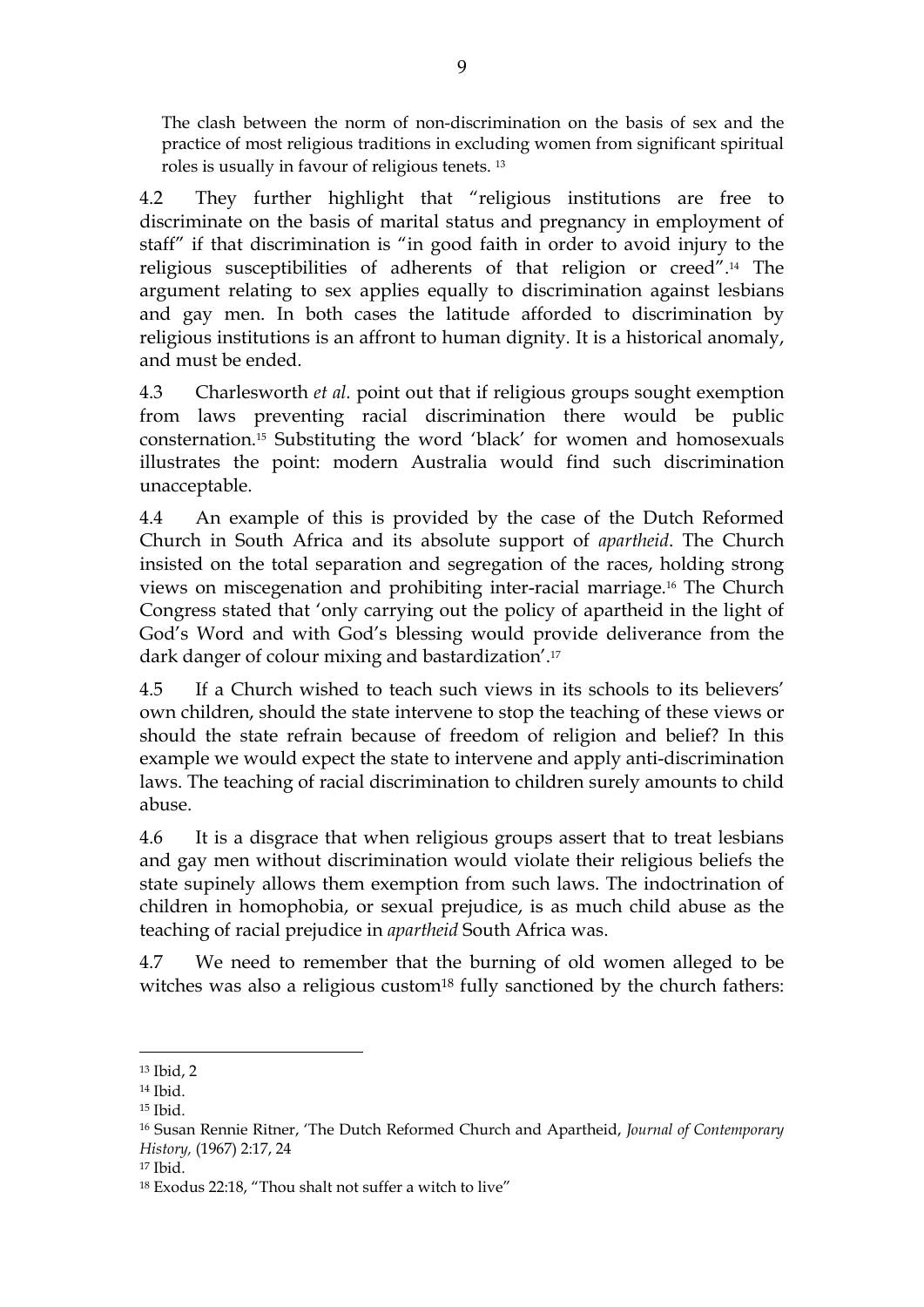what was once taken to be a religious prerogative we now rightly view as repugnant, indeed criminal.

4.8 Another example of religious views supporting outdated prejudice can be found in the American case, *Loving v Virginia,* 1967. This concerned the marriage of a white man and a black woman in 1958 which violated Virginia's laws on interracial marriage. They pleaded guilty and each received a one year jail sentence which was suspended provided they leave the state of Virginia for a period of 25 years. In sentencing the couple the Judge in the Virginia Court said:

Almighty God created the races white, black, yellow, malay and red, and he placed them on separate continents. And but for the interference with his arrangement there would be no cause for such marriages. The fact that he separated the races shows that he did not intend for the races to mix.<sup>19</sup>

4.9 In *Loving* the US Supreme Court finally struck down both the Virginia miscegenation statute and the analogous statutes in 15 other US states. Here too a discriminatory tradition based upon religious belief was finally discredited.

4.10 Sunstein also highlights the tension between religious belief and equality and the anomaly of society's predilection for favouring religious belief over equality. He specifically focuses on the relativisation of nondiscrimination laws in relation to the exercise of religious belief. He argues that 'interference with religious autonomy is pervasive under the ordinary criminal and civil law' but is absent 'if sex discrimination is the problem that the government is seeking to address'.20 As a result of this anomaly he states that an important commonplace of democratic theory and practice might therefore be called the *Asymmetry Thesis*: 'it is unproblematic to apply the ordinary civil and criminal law to religious institutions, but problematic to apply the law forbidding sex discrimination to these institutions.'21 He argues against this asymmetry pointing out the circular nature of its acceptance. He says that there is

good reason to believe that some of the most pernicious forms of sex discrimination are a result of the practices of religious institutions, which can produce internalized norms. Those internalized norms might undermine equality of opportunity itself, as when women scale back their aspirations to conform to those internalized norms. People's preferences, especially in the domain of sex equality, should not be taken as a given, or as coming from the sky; discriminatory beliefs and role based choices are often produced by a discriminatory society.<sup>22</sup>

<u>.</u>

<sup>19</sup> As quoted in *Loving v Virginia* (1967), where the US Supreme Court struck down the miscegenation statute of Virginia (and so too of the other 15 US states which similarly privileged religious belief over racial equality); see <u>http://www.ameasite.org/loving.asp</u> <sup>20</sup> Sunstein above n 3, 2.

<sup>21</sup> Ibid 2.

<sup>22</sup> Ibid 4.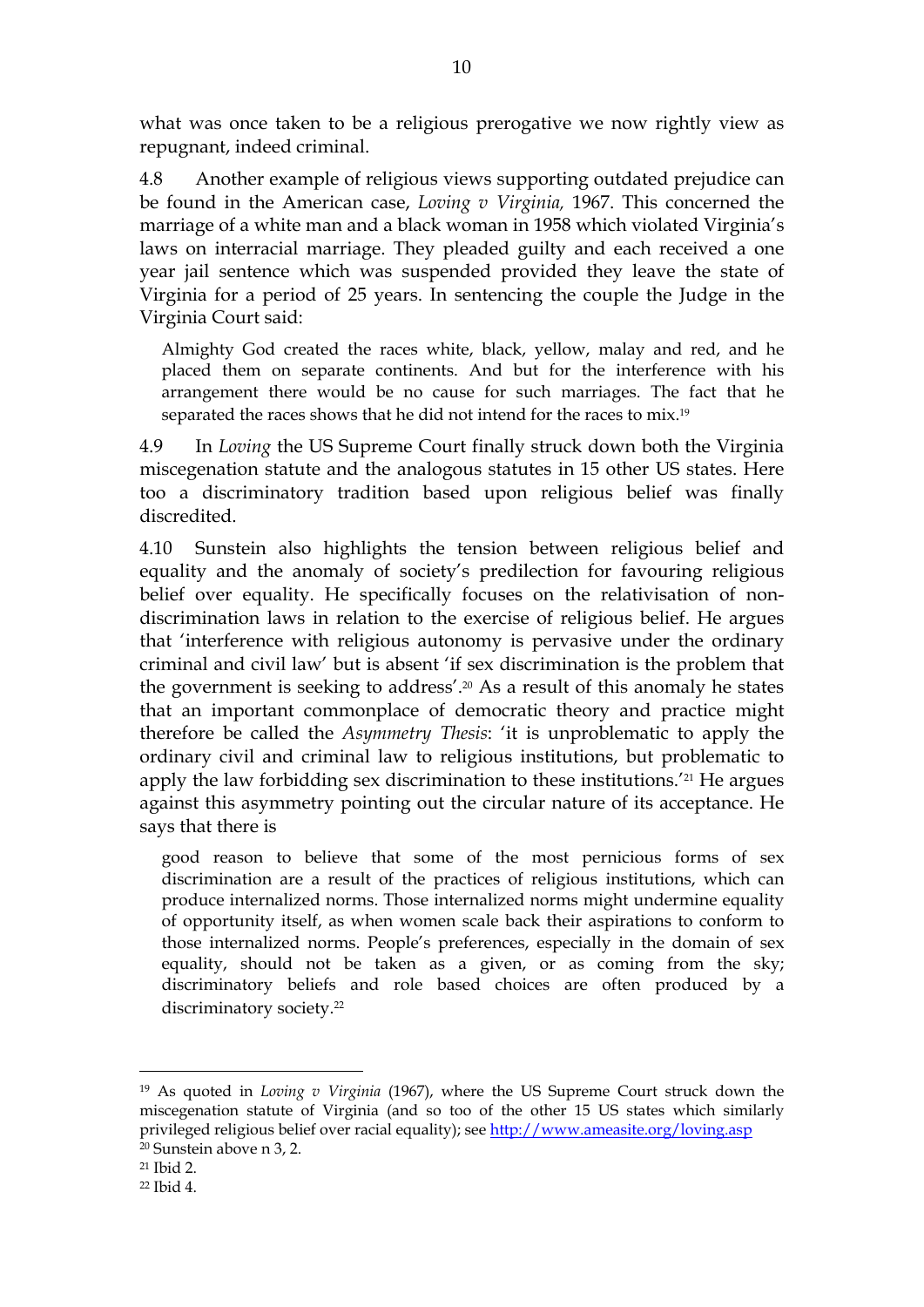4.11 As a society we need to question our acceptance of the Asymmetry Thesis, and indeed to repudiate it. Australian politicians too often privilege freedom of religion over the human right of others to equality. Australians need to acknowledge that there are no compelling social or public interest reasons that dictate that anti-discrimination laws should be routinely overruled by religious beliefs.

## *5. Religion, cultural expression and human rights.*

5.1 In this section we address how faith communities perceive diversity of sexual orientation and how they can be more inclusive. All religions have a problem with this diversity and very many believe that sex other than between a man and a woman is morally wrong. As outlined in examples above, recent debates over non-discriminatory marriage are one example of the prejudice against citizens who do not fit within the "traditional family" framework. Indeed, many religions actively and openly promote discrimination against lesbians and gay men.<sup>23</sup>

5.2 While some advances are being made, such as the recent enactment of the *Assisted Reproductive Treatment Act 2008* in Victoria and the removal of discrimination against same-sex couples in legislation at the federal level, there is still much discrimination against lesbians and gay men, and bisexual, transgender and intersex people. Often this discrimination involves opposition to gay people parenting, and the promotion by Christian organisations of pseudo-scientific material claiming that such parenting damages children. This claim has been clearly refuted by sound research.<sup>24</sup> The problem for the children of gay parents is not their parenting but the prejudice and abuse practised by others, and mostly fanned under the color of religion.<sup>25</sup>

5.3 Sexual prejudice—a broader term encompassing the commonly used, if confusing, term "homophobia"26—is a blight on the lives of lesbians and gay men, transgender, intersex and bisexual people, and also on their families.

Salt Shakers http://www.saltshakers.org.au/;

-

Australian Christian Lobby http://www.acl.org.au/search/display.stw;

Culture Watch http://www.billmuehlenberg.com/; Creation Ministries

http://www.googlesyndicatedsearch.com/u/creationontheweb?q=homosexuality&hl=en&lr=; 24 Elizabeth Short, Damien W. Riggs, Amaryll Perlesz, Rhonda Brown, Graeme Kane, *Lesbian,* 

*Gay, Bisexual and Transgender (LGBT) Parented Families—A Literature Review prepared for the Australian Psychological Society*, August 2007: accessed 27 January 2009 via

http://www.psychology.org.au/publications/statements/lgbt\_families/

<sup>23</sup> See for example the following Christian websites:

<sup>25</sup> See Stephen Hicks, 'The Christian Right and Homophobic Discourse: a Response to 'Evidence' that Lesbian and Gay Parenting Damages Children', *Sociological Research Online,*  8:4, http://www.socresonline.org.uk/8/4/hicks.html, Hicks reviews the evidence on such claims and provides references for further examination on this topic.

<sup>26</sup> Herek, G. (2004). Beyond "homophobia": Thinking about sexual stigma and prejudice in the twenty-first century. *Sexuality Research and Social Policy*, *1*(2), 6-24. For an excellent collection of articles on this topic see Dr Herek's blog:

http://www.beyondhomophobia.com/blog/category/sexual-prejudice/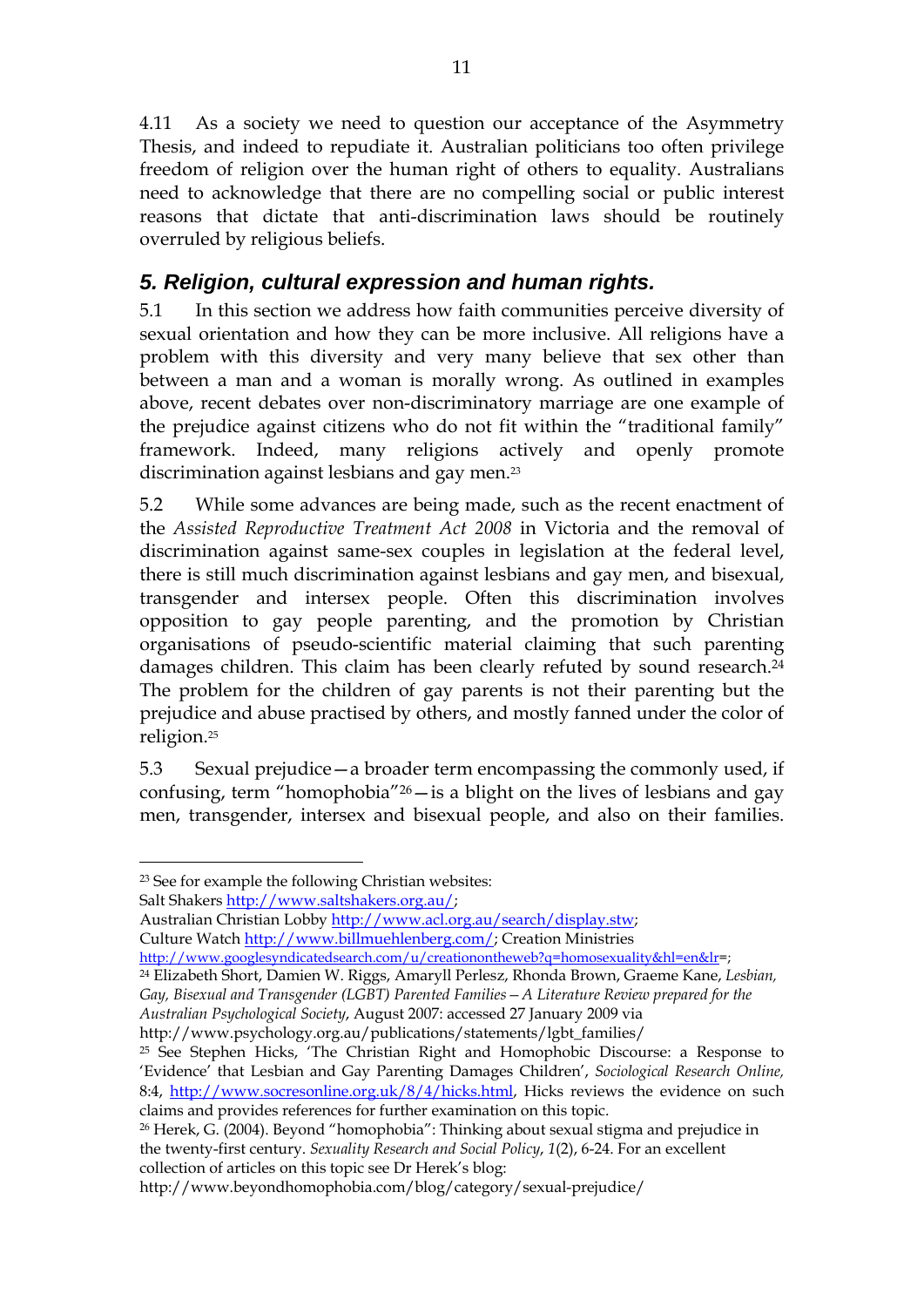The transmission of sexual prejudice is fostered by, and often actively engaged in, by religious bodies. Under the guise of religious freedom some religious bodies cause great harm and human rights violations in this way, and use their unjustified licence to obstruct and delay social progress towards the greater protection and promotion of human rights. This traditional licence of religious bodies and individuals to vilify, exclude and harm lesbians and gay men and their families cannot be allowed to continue, and must be revoked.

#### *6. Religious exemptions from anti-discrimination and equal opportunity law*

6.1 Liberty Victoria believes that freedom of religion and belief should be protected. We acknowledge, however, that religious accommodations and exemptions often impose costs on others, sometimes quite significant costs. We believe that Sunstein's analysis of the Asymmetry Thesis is applicable to the approach adopted by the various governments in Australia and demonstrates the illegitimacy of this approach. If a law is derived from religious beliefs—such as that only heterosexual couples can marry—and has no negative impact on those in the religious in-group but harmful consequences for those aside the religious group then the law should favour neutrality not the religious groups. Allowing same-sex couples to marry does not impact on, nor interfere with, the capacity of those with religious convictions to marry and raise a family, and non-discrimination and equal opportunity for all should be the basis for the enactment of laws relating to human rights. As Skjeie points out, systematically allowing the maltreatment of certain categories of people, namely women, lesbians and gay men, effectively annuls their citizenship status.<sup>27</sup>

6.2 Liberty Victoria is not arguing that religious groups should be forced to ordain women or homosexuals, or eat pork, or wear clothing of mixed fibre. We believe that within their own organizations and membership, religious groups are entitled to freedom of conscience and protection of their right to hold their beliefs—subject always to the ordinary criminal law: for example clergy are not entitled to abuse children, nor husbands to beat their wives. We can see, however, no justification for allowing religious groups to discriminate against others based on mere beliefs, however holy and ancient, or for governments to enact laws reflecting such beliefs.

6.3 In deliberating whether religion should be exempted from antidiscrimination laws another factor, alongside public funding, that must be considered is the seriousness of the impact on those people subject to the discrimination.28 The reason for balance is illustrated by Evans and Gaze:

Religions are powerful social and economic actors in most societies. They play a significant role in creating culture and public morality and some actively seek

<sup>27</sup> Hege Skjeie, 'Religious Exemptions to Equality, *Critical Review of International Social and Political Philosophy,* (2007) 10:4, 472.

<sup>28</sup> Carolyn Evans and Beth Gaze, above n, 8, 46